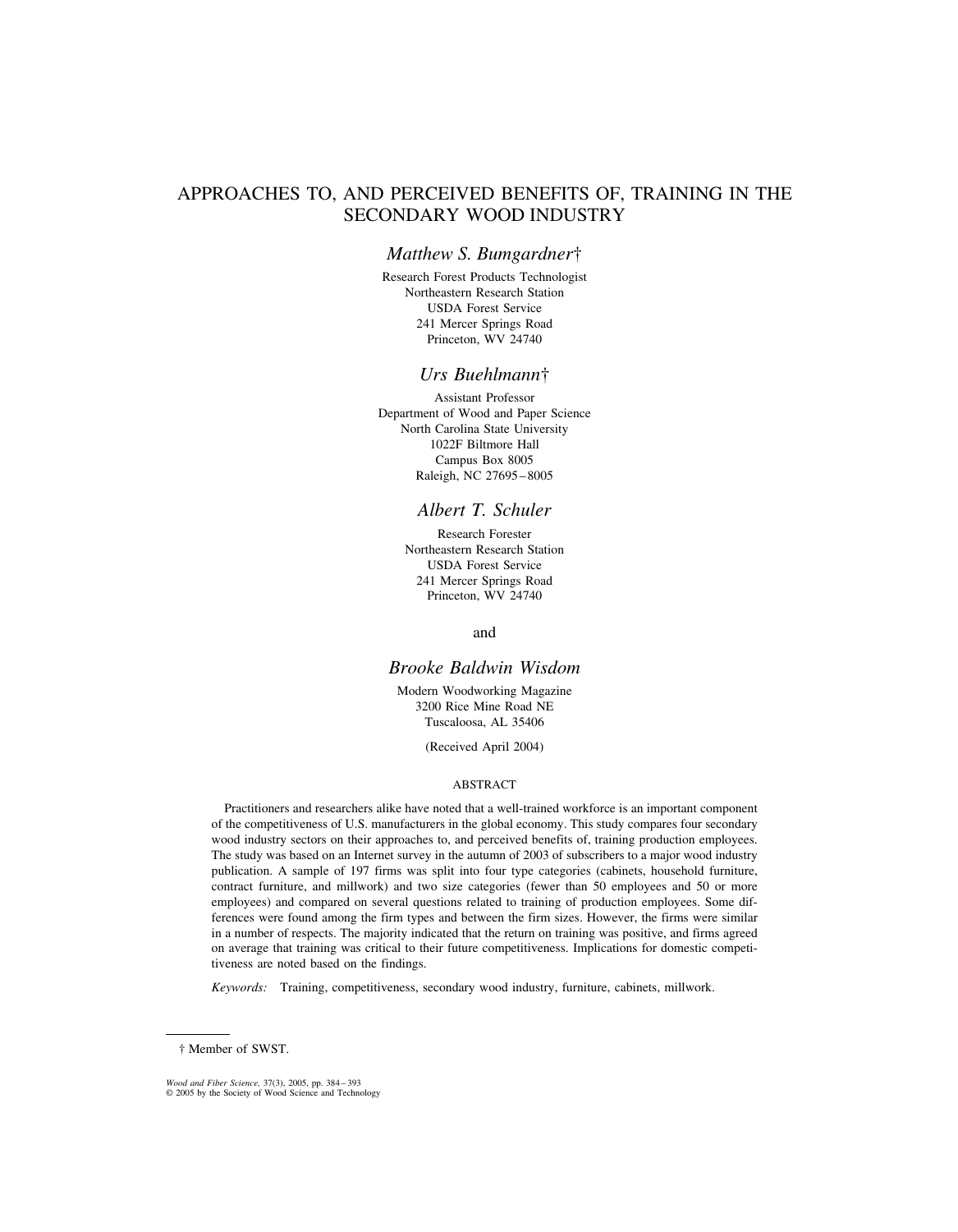#### **INTRODUCTION**

Much has been written regarding training and education in the forest products industry. Most of this literature deals with the training and educational needs faced by either the primary industry (Michael and Leschinsky 2003; Bowe et al. 1999; Brown and Niemiec 1997; Bratkovich and Miller 1993) or a mix of primary and secondary industries (Vlosky and Chance 2001; Hansen and Smith 1997; Barrett and Cohen 1996; Cohen and Maness 1995). A common finding among many studies is the need for training in traditional wood science and processing areas, as well as in "soft" areas such as motivation, communication and writing skills, problem-solving, and organizational skills (e.g., Baldwin 2003; Smith et al. 1998; Cohen and Maness 1995). Researchers, educators, and extension professionals obviously have a vested interest in the educational needs of the industry. But employee training also is an important component of the overall competitiveness of U.S. companies in the face of global competition (Schuler and Buehlmann 2003). Michael and Leschinsky (2003) conclude from the literature and their own work that virtually all wood producers would benefit from a better-trained workforce.

The relationships among training and other factors important to competitiveness are many. Hansen and Smith (1997) point out that the installation of optimization equipment and other value-added processes in efforts to remain globally competitive lead to evolving training needs for forest products companies. Others have noted that use of higher levels of technology intensifies employee training requirements (Vlosky and Chance 2001). Federal Reserve Chairman Alan Greenspan (2004) recently noted, "We need to discover the means to enhance the skills of our workforce and to further open markets here and abroad to allow our workers to compete more effectively in the global marketplace."

Examples of the relationships between training and competitiveness can be found in the cabinet industry. It is generally recognized that cabinet manufacturers have not been affected to the extent that have household and contract furniture manufacturers by imported products (Buehlmann et al. 2003); A variety of reasons are suggested as to why. Cabinet companies have responded to changing marketplace conditions and distribution channels (e.g., the emergence of big box home centers) through greater product modularity and customization. Furthermore, they have placed more reliance on supply chain support and capital investment (Raymond 2004). These actions likely result in new training needs. In one study, when asked what actions can be taken to enhance competitiveness, cabinet manufacturers rated *production of customized products* and *workforce training* higher than did furniture manufacturers (Bumgardner et al. 2004).

This study sought to explore workforce training in detail by comparing major secondary industry sectors on their approaches to, and perceived benefits of, training. While training is only one part of overall competitiveness, it is related to others and may help explain differences among sectors' competitive positions. Few studies have made comparisons between different types of firms or industry sectors regarding their approaches to training. Cohen and Maness (1995) found that the primary and secondary industries of Canada were in general agreement concerning the topics that should be covered in a wood products educational curriculum. Bowe et al. (1999) found some differences among hardwood lumber, furniture, and pallet manufacturers regarding their perceived training needs.

Furthermore, little has been written about the perceived benefits that companies hope to realize by having their employees participate in training activities. Brown and Niemiec (1997) found that Oregon sawmills were nearly unanimous in their agreement that training and employee development is a continuous process, and that training was necessary for a skilled and productive workforce. The objectives of this paper were to determine the perceived benefits of, and approaches to, production employee training among several secondary wood products sectors.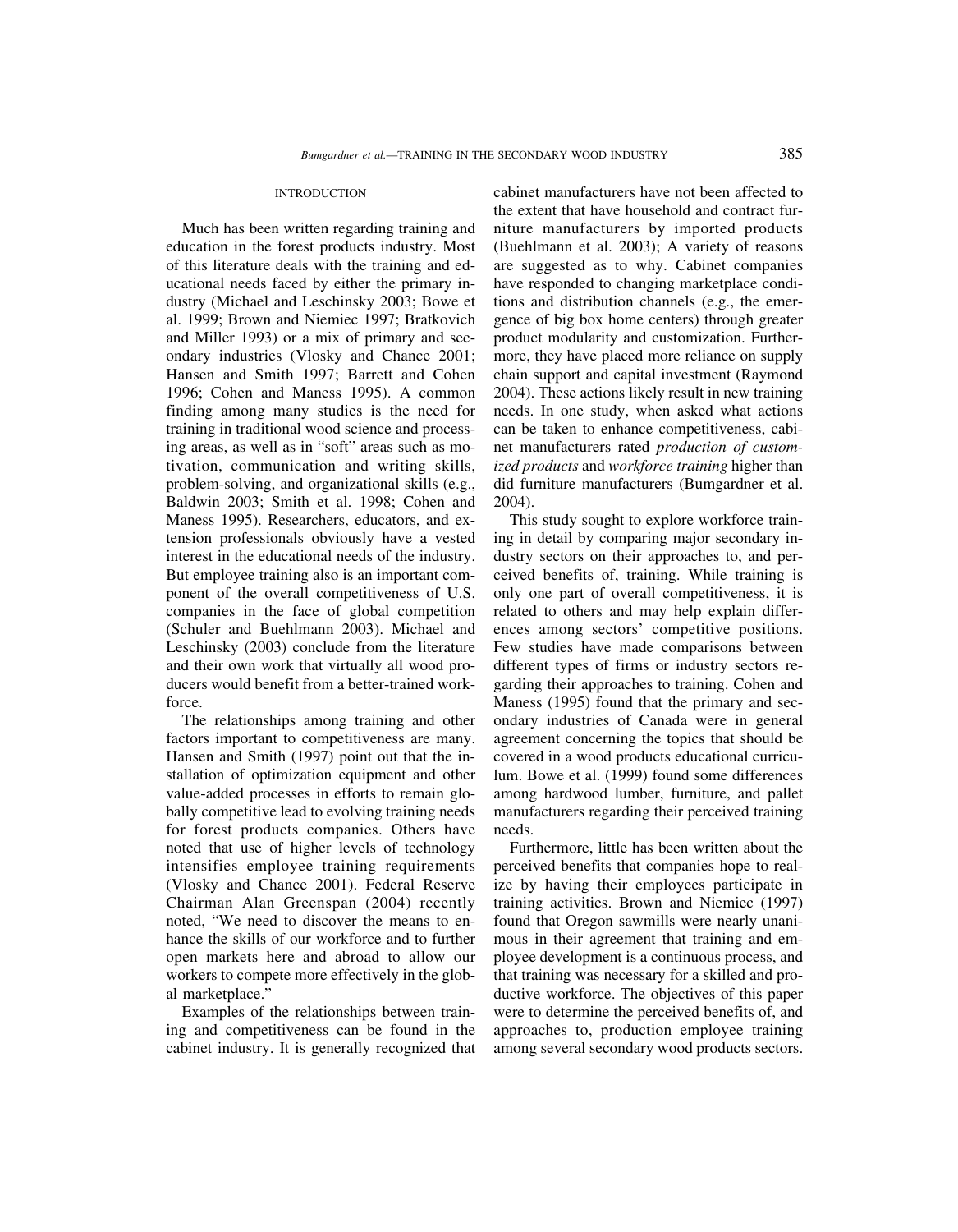The focus was on comparisons between four different sectors (cabinets, household furniture, contract furniture, and dimension/millwork), separated by small firms and large firms.

#### **METHODS**

### *Data collection*

An opportunity for a survey of the secondary industry was provided by *Modern Woodworking* magazine in the autumn of 2003. The nationwide survey was internet-based and sent via e-mail by *Modern Woodworking* magazine to a random sample of over 14,000 of its 45,000 subscribers. The e-mail survey consisted of a cover letter briefly explaining the study and a link directing respondents to a questionnaire on the Internet. The questionnaire was pretested with a small group of firms (sent to 20 firms with 3 responses). As an incentive for participation, respondents were entered in a sweepstakes to win cash prizes. There was opportunity for only one e-mailing; no follow-up e-mailings to nonrespondents were conducted. Two hundred and fifteen questionnaires were returned after approximately two weeks, but 18 were unusable (e.g., distributors, consultants, tool manufacturers) because they were not in the population of interest. The adjusted sample contained 197 firms. This was typical of the response to e-mail surveys conducted by the magazine in the past.

### *Sample description*

The sample included 64 cabinet firms, 36 household furniture firms, 43 contract furniture firms, and 54 millwork firms (the millwork category included dimension and component firms). One hundred and twelve were classified as small firms (1–49 employees) and 85 were classified as large firms with 50 or more employees (Table 1). There was a tendency for larger firms to respond in a disproportionate manner compared to the *Modern Woodworking* population (large firms were 43% of the sample and 28% of the population). Others also have found that larger firms were more likely to re-

TABLE 1. *Number of responding firms by type and size category.*

|           | Cab.    | H. furn. | $C.$ furn. | Mill.   | Total   |
|-----------|---------|----------|------------|---------|---------|
| Firm size |         |          | $n(\%)$    |         |         |
| $1 - 49$  | 42      | 23       | 16         | 31      | 112     |
|           | (65.6)  | (63.9)   | (37.2)     | (57.4)  | (56.9)  |
| $50+$     | 22.     | 13       | 27         | 23      | 85      |
|           | (34.4)  | (36.1)   | (62.8)     | (42.6)  | (43.1)  |
| Total     | 64      | 36       | 43         | 54      | 197     |
|           | (100.0) | (100.0)  | (100.0)    | (100.0) | (100.0) |

spond to web-based surveys (Michael and Leschinsky 2003). In addition, household furniture firms were under-represented (18% of the sample and 26% of the population) and millwork firms were over-represented (27% of the sample and 21% of the population) among respondents.

Nearly 65% of the responding firms had sales of \$10 million or less in 2002 and over 75% were single facility operations. Over 76% of respondents indicated their company's price-point was either medium or medium-to-high. Nearly 69% indicated that they had not increased use of wood imports in their product lines over the last five years.

Fifty-one percent of respondents held corporate or operating management positions, 17% held production management positions, 12% held engineering positions, and the remaining 20% were classified in other positions (e.g., training coordinator, safety manager, design, marketing, etc.). There was no significant difference among the firm types with regard to the four respondent title categories ( $\chi^2 = 8.9$ , *p* = 0.45). Not surprisingly, there was a significant difference in respondent titles between small and large firms  $(\chi^2 = 25.6, p < 0.01)$  with large firms having proportionally more respondents in the engineering category (22% vs. 4%) and production management category (22% vs. 13%) and fewer respondents in the corporate/operating management category (34% vs. 63%) than small firms, respectively.

The sample was, by definition, comprised of subscribers to *Modern Woodworking* magazine. It is possible that subscribers are different from non-subscribers, so caution is warranted in gen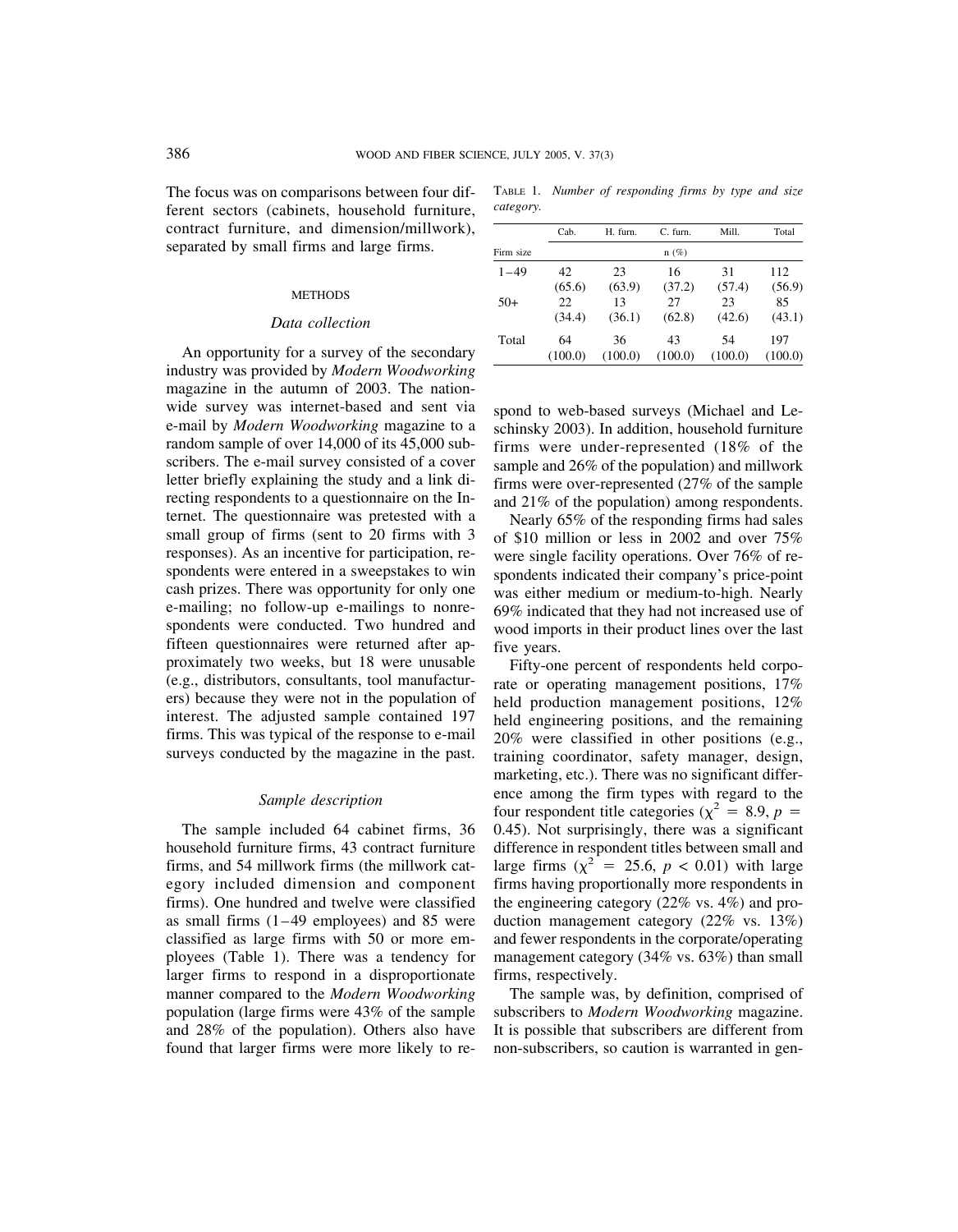eralizing beyond *Modern Woodworking* subscribers.

## *Data analysis*

Data were analyzed using Chi-Square tests for independence, Analysis of Variance (ANOVA), and Multivariate Analysis of Variance (MANOVA). An alpha level of 0.10 was chosen for all tests. Since the study employed an unbalanced design, all means in the ANOVA and MANOVA analyses were adjusted (least squares means) and Type III sums of squares were used. When a factor was found significant within ANOVA, group means were compared using Tukey-Kramer tests. In addition, the data in the MANOVA analyses were transformed by row centering by subtracting the individual's average score from each item's score and adding a constant (constant  $=$  4 in this study) so that all transformed data had a positive value (Malhotra 1996; Sinclair et al. 1993). This was done because of a tendency among small firms and large firms to rate the items in some of the MANOVA analyses consistently higher or lower than did their counterparts, respectively. Since the interest was in potential relative differences between groups and not absolute differences, no data information was lost in this transformation (Moriarty and Reibstein 1986; Green and Carmone 1978).

#### RESULTS

### *Perceived benefits of training*

One set of questions dealt with the perceived benefits of training to the sectors investigated. There was no statistical difference among firm types  $(p=0.22)$  on whether they believed the return on production employee training was positive (Table 2). Nearly 65% of all firms indicated that there was a positive return.<sup>1</sup> Of the

TABLE 2. *Responses to question asking if, in the company's experience, the return on production employee training is positive (i.e., do the benefits exceed the costs)?*<sup>1</sup>

|                        | Cabinets      | House.<br>furn. | Contract<br>furn. | Mill-<br>work | Total |
|------------------------|---------------|-----------------|-------------------|---------------|-------|
|                        |               |                 | $n(\%)$           |               |       |
| No or<br>uncertain $2$ | 23<br>(35.9)  | 15<br>(41.7)    | 18<br>(41.9)      | 13<br>(24.1)  | 69    |
| Yes                    | 41<br>(64.1)  | 21<br>(58.3)    | 25<br>(58.1)      | 41<br>(75.9)  | 128   |
| Total                  | 64<br>(100.0) | 36<br>(100.0)   | 43<br>(100.0)     | 54<br>(100.0) | 197   |

 $\frac{1}{2} \chi^2 = 4.45$ ,  $p = 0.22$ .<br><sup>2</sup> These two categories were combined to facilitate use of the Chi-Square test. Only four firms in total indicated a "no" response.

combined 69 firms that indicated either *no* or that *it is impossible to know for certain*, only four indicated *no*. In addition, firms were, on average, in agreement that providing continuous training to production employees was critical to their future competitiveness (mean of 4.1 on a scale ranging from  $1 =$  strongly disagree to  $5 =$ strongly agree). There was no firm type effect (*p*  $= 0.73$ ) or firm size effect ( $p = 0.17$ ) found with regard to this question based on a 2-way ANOVA. The interaction was also not significant ( $p = 0.28$ ).

When presented with several potential benefits that might result from training production employees, there were statistical differences among the firm types  $(p = 0.05)$  and firm sizes  $(p = 0.09)$ . As shown in Table 3, contract furniture firms rated *long-term productivity increases* higher (4.3) than did cabinet (4.0) and household furniture companies (4.0). In addition, millwork firms rated *improved raw material yield* higher (3.9) than did contract furniture firms (3.5). There was a difference between firm sizes on the training benefit *a more competitive workforce*, with large firms rating this higher  $(4.0)$  than did small firms  $(3.7)$ .

Lastly, respondents were asked to rate their level of agreement that several items were barriers to increased training of production employees. As shown in Table 4, there were no significant firm type effects  $(p = 0.27)$  or firm size effects  $(p = 0.77)$ . Overall, firms indicated that the most substantial barriers were *it is hard to*

 $<sup>1</sup>$  It was interesting to consider what kinds of firms were</sup> in the 35% that were uncertain about training. A closer inspection of firms in the "uncertain/no" return category and the "positive" return category suggested no significant differences in terms of firm size ( $\tilde{\chi}^2$  = 0.29,  $\tilde{p}$  = 0.59) or respondent titles ( $\chi^2 = 5.4$ ,  $p = 0.14$ ).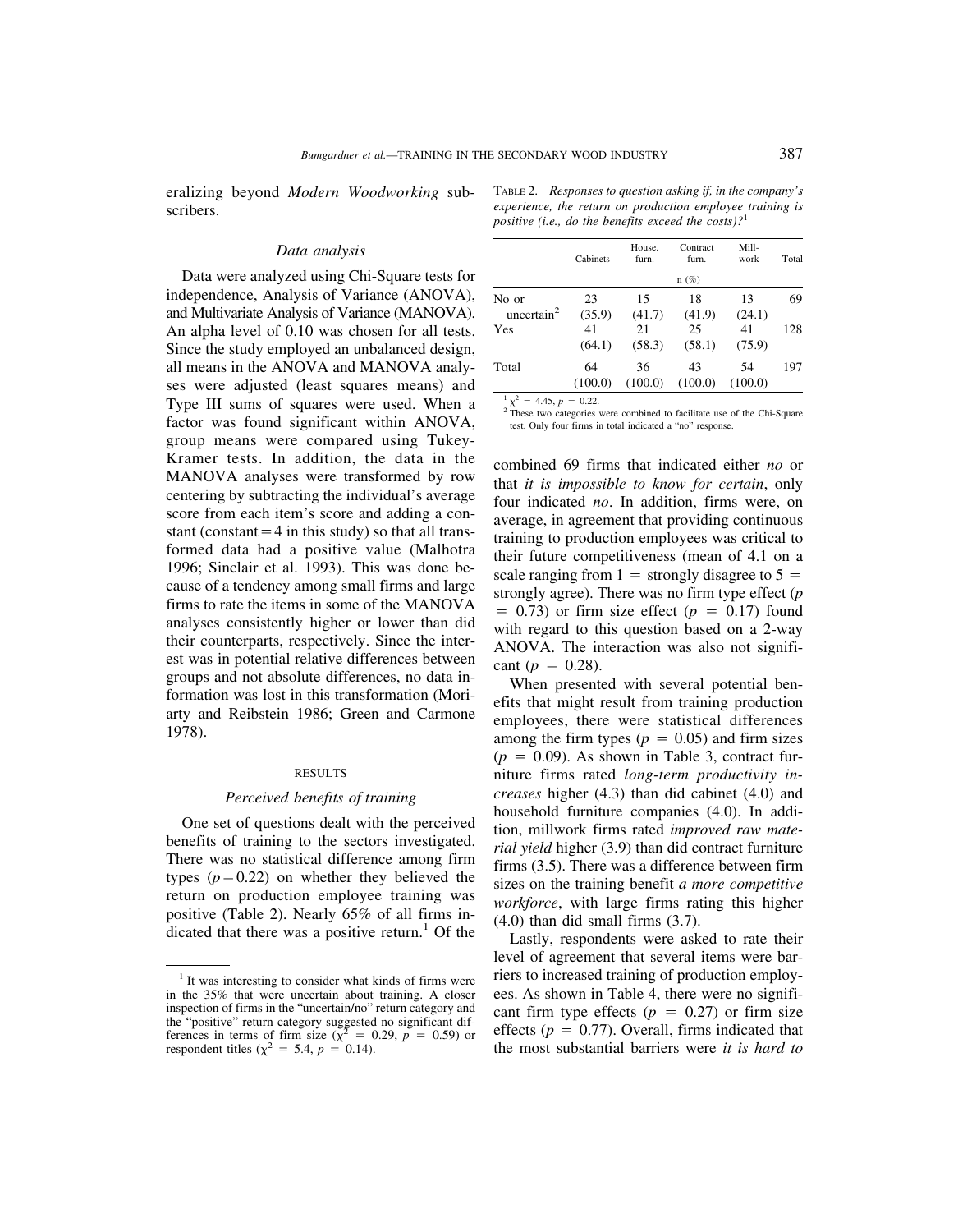| <b>MANOVA</b>                                 | $p$ value<br>(Wilks' $\lambda$ ) |             |              |                  |                  |
|-----------------------------------------------|----------------------------------|-------------|--------------|------------------|------------------|
| Interaction                                   | 0.46                             |             |              |                  |                  |
| Firm size                                     | 0.09                             |             |              |                  |                  |
| Firm type                                     | 0.05                             |             |              |                  |                  |
| ANOVA for dependent variables                 |                                  |             |              |                  |                  |
| Firm type                                     | $p$ value                        | Cabinets    | House, furn. | Contract furn.   | Millwork         |
| Better product quality                        | 0.95                             | 4.3         | 4.4          | 4.4              | 4.4              |
| Cost reductions                               | 0.92                             | 4.2         | 4.2          | 4.2              | 4.2              |
| Long-term productivity increases <sup>2</sup> | 0.02                             | 4.0a        | 4.0a         | 4.3 <sub>b</sub> | $4.2$ ab         |
| More proficient equipment operation           | 0.88                             | 4.2         | 4.2          | 4.1              | 4.1              |
| Improvement in employee morale                | 0.92                             | 4.0         | 4.0          | 3.9              | 3.9              |
| A more competitive workforce                  | 0.20                             | 4.0         | 3.8          | 3.8              | 3.7              |
| Receptiveness to new ideas                    | 0.16                             | 3.7         | 3.8          | 3.9              | 3.6              |
| Improved raw material yield <sup>2</sup>      | 0.02                             | 3.6ab       | 3.7ab        | 3.5a             | 3.9 <sub>b</sub> |
| ANOVA for dependent variables                 |                                  |             |              |                  |                  |
| Firm size                                     | $p$ value                        | Small firms | Large firms  |                  |                  |
| Better product quality                        | 0.17                             | 4.4         | 4.3          |                  |                  |
| Cost reductions                               | 0.59                             | 4.2         | 4.2          |                  |                  |
| Long-term productivity increases              | 0.59                             | 4.2         | 4.1          |                  |                  |
| More proficient equipment operation           | 0.75                             | 4.1         | 4.1          |                  |                  |
| Improvement in employee morale                | 0.26                             | 4.0         | 3.9          |                  |                  |
| A more competitive workforce                  | < 0.01                           | 3.7         | 4.0          |                  |                  |
| Receptiveness to new ideas                    | 0.24                             | 3.8         | 3.7          |                  |                  |
| Improved raw material yield                   | 0.43                             | 3.6         | 3.7          |                  |                  |

TABLE 3. *Importance of benefits that might result from training production employees. Data were row-centered prior to analysis; means are adjusted.*<sup>1</sup>

<sup>1</sup> Rating scaled ranged from 1 = not at all important to 5 = very important. <sup>2</sup> Group means with the same letter are not different based on Tukey-Kramer test.

*find courses to fit our needs* (3.0) and *it is generally too costly* (3.6). The least substantial barriers were *training is not important to our overall business strategy* (4.7) and *employees are generally resistant to training* (4.4). Note that based on the scaling used in this case, lower scores indicate higher barriers.

## *Approaches to training*

A second set of questions dealt with respondents' approaches to training. There was not a statistically significant difference among firm types on the amount of time production employees spend on training ( $\chi^2$  = 7.98, *p* = 0.24). Many firms (45%) indicated that 1 to 2 hours per month was spent on training, while another 31% indicated half-an-hour or less was spent a month.

As shown in Table 5, there was a statistical difference among firm types  $(p = 0.07)$  with TABLE 4. *Barriers to increased training of production employees. Data were row-centered prior to analysis.*<sup>1</sup>

| <b>MANOVA</b>                                 | $p$ value<br>(Wilks' $\lambda$ ) |
|-----------------------------------------------|----------------------------------|
| Interaction                                   | 0.40                             |
| Firm size                                     | 0.77                             |
| Firm type                                     | 0.27                             |
| Dependent variables included                  | Overall<br>mean                  |
| It is hard to find courses to fit out needs   | 3.0                              |
| It is generally too costly                    | 3.6                              |
| We are afraid employees will get training and |                                  |
| then leave                                    | 3.9                              |
| We can better spend our money on other things | 4.1                              |
| It is generally not effective.                | 4.3                              |
| Employees are generally resistant to training | 4.4                              |
| Training is not important to our overall      |                                  |
| business strategy                             | 4.7                              |

<sup>1</sup> Rating scale ranged from  $1 =$  strongly agree to  $5 =$  strongly disagree.

regard to hiring philosophy. Household furniture firms were more likely to prefer hiring inexperienced workers and training them upon hiring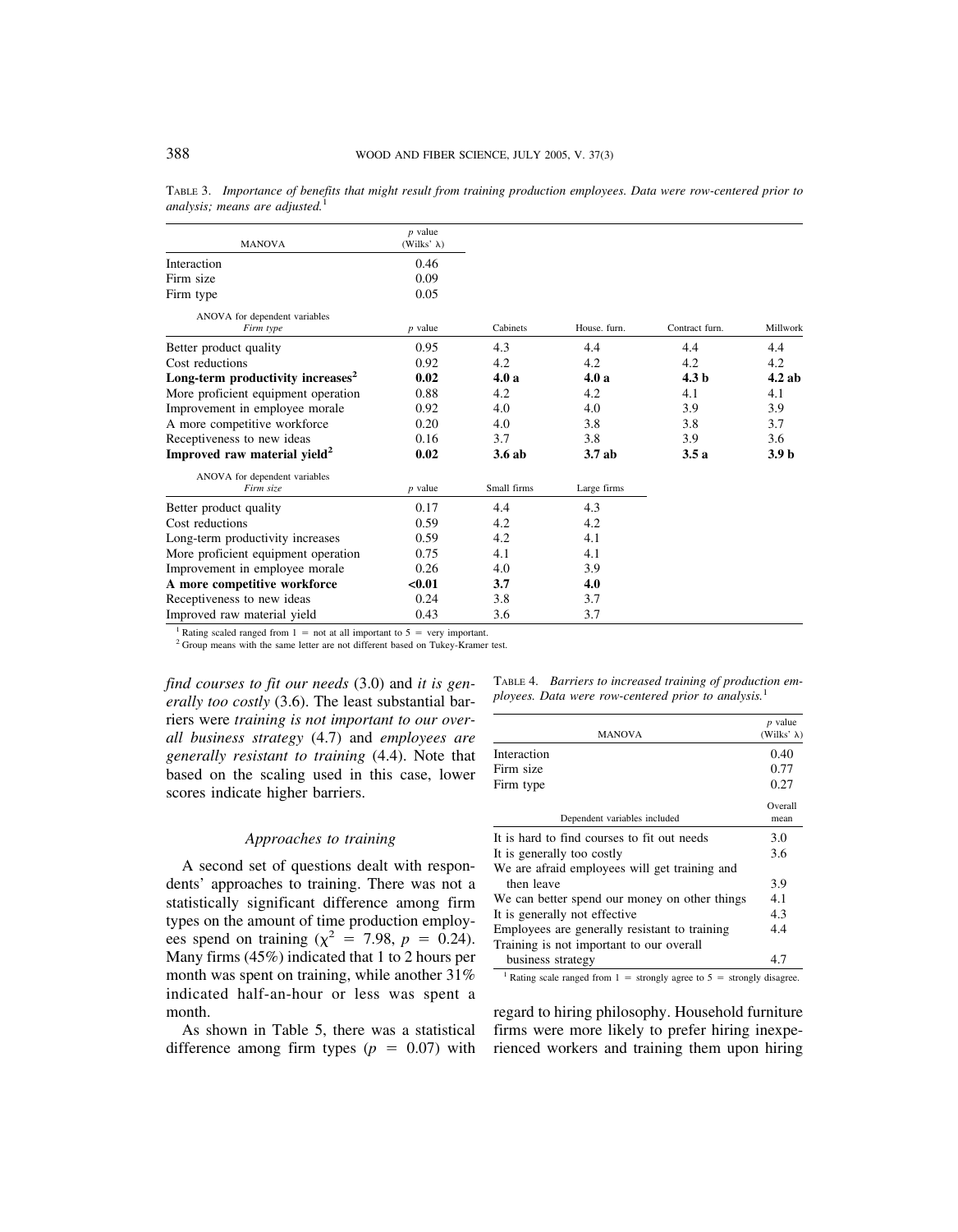Cabinets House. furn. Contract furn. Millwork Total n (%) We prefer experienced workers for any opening  $10 (15.6)$   $4 (11.1)$   $11 (25.6)$   $13 (24.1)$  38 We prefer more inexperienced workers, which we train ourselves 13 (20.3) 11 (30.6) 5 (11.6) 8 (14.8) 37 We do not have a preference either way  $6 (9.4)$   $9 (25.0)$   $4 (9.3)$   $5 (9.3)$   $24$ It depends on the particular opening 35 (54.7) 12 (33.3) 23 (53.5) 28 (51.8) 98 Total 64 (100.0) 36 (100.0) 43 (100.0) 54 (100.0) 197

TABLE 5. *Which of the following statements best matches your company's general philosophy on hiring production employees?*<sup>1</sup>

 $1 \chi^2 = 15.95, p = 0.07.$ 

TABLE 6. *How important is the perceived "trainability" of potential new hires when considering employment in production positions at your company?*<sup>1</sup>

| 2-way ANOVA                      | p value               |                       |                  |                  |                       |                   |                       |                   |
|----------------------------------|-----------------------|-----------------------|------------------|------------------|-----------------------|-------------------|-----------------------|-------------------|
| Interaction                      | 0.07                  |                       |                  |                  |                       |                   |                       |                   |
| Firm type                        | 0.04                  |                       |                  |                  |                       |                   |                       |                   |
| Firm size                        | < 0.01                |                       |                  |                  |                       |                   |                       |                   |
|                                  | Large<br>house, furn. | Large<br>contr. furn. | Large<br>cabinet | Small<br>cabinet | Small<br>house, furn. | Large<br>millwork | Small<br>contr. furn. | Small<br>millwork |
| Cell means $\text{(adjusted)}^2$ | 3.4a                  | 4.0ab                 | $4.1$ ab         | 4.3 <sub>b</sub> | 4.4 b                 | 4.4 b             | 4.4 b                 | 4.5 b             |

<sup>1</sup> Rating scale ranged from 1 = not at all important to 5 = very important. <sup>2</sup> Cell means with the same letter are not different based on Tukey-Kramer test.

(31%) than were the other firm types, and the least likely to indicate that preference for experience depended on the particular job opening (33%). The majority of the other firm types indicated that preference for experience depended on the particular job opening. Interestingly, as shown in Table 6, large household furniture firms were the least likely to indicate that perceived trainability was important when considering potential new production hires. In general, small firms rated perceived trainability higher than did large firms, the exception being large millwork firms. This question resulted in a significant firm type effect  $(p = 0.04)$  and firm size effect ( $p < 0.01$ ), as well as a significant interaction ( $p = 0.07$ ). Further analysis of the interaction indicated that it was orderly (i.e., no crossover). Large household furniture firms were significantly lower (3.4) than all type\*size combinations except large cabinet firms (4.1) and large contract furniture firms (4.0).

Closely related to the perceived trainability of new production hires is consideration of the factors important to their trainability. When asked to rank five factors (educational level completed, educational performance (e.g., good grades), relevant experience, positive attitude, and personality characteristics) in order of importance to new hire trainability, there was a difference among firms as to which factor was ranked in the top position ( $p = 0.05$ )<sup>2</sup>. The combined *positive attitude/personality characteristics* factor was ranked first more often by cabinet firms than by the other firm types (Table 7). Only 18% of cabinet firms ranked *education/ experience* first, while this was ranked first approximately 40% of the time by the other firm types.

Differences between small firms and large firms were found when respondents were asked to rate the importance of several attributes in

 $2$  These five factors were combined into two categories, *education/experience* and *positive attitude/personality characteristics*, to enable use of the Chi-Square test.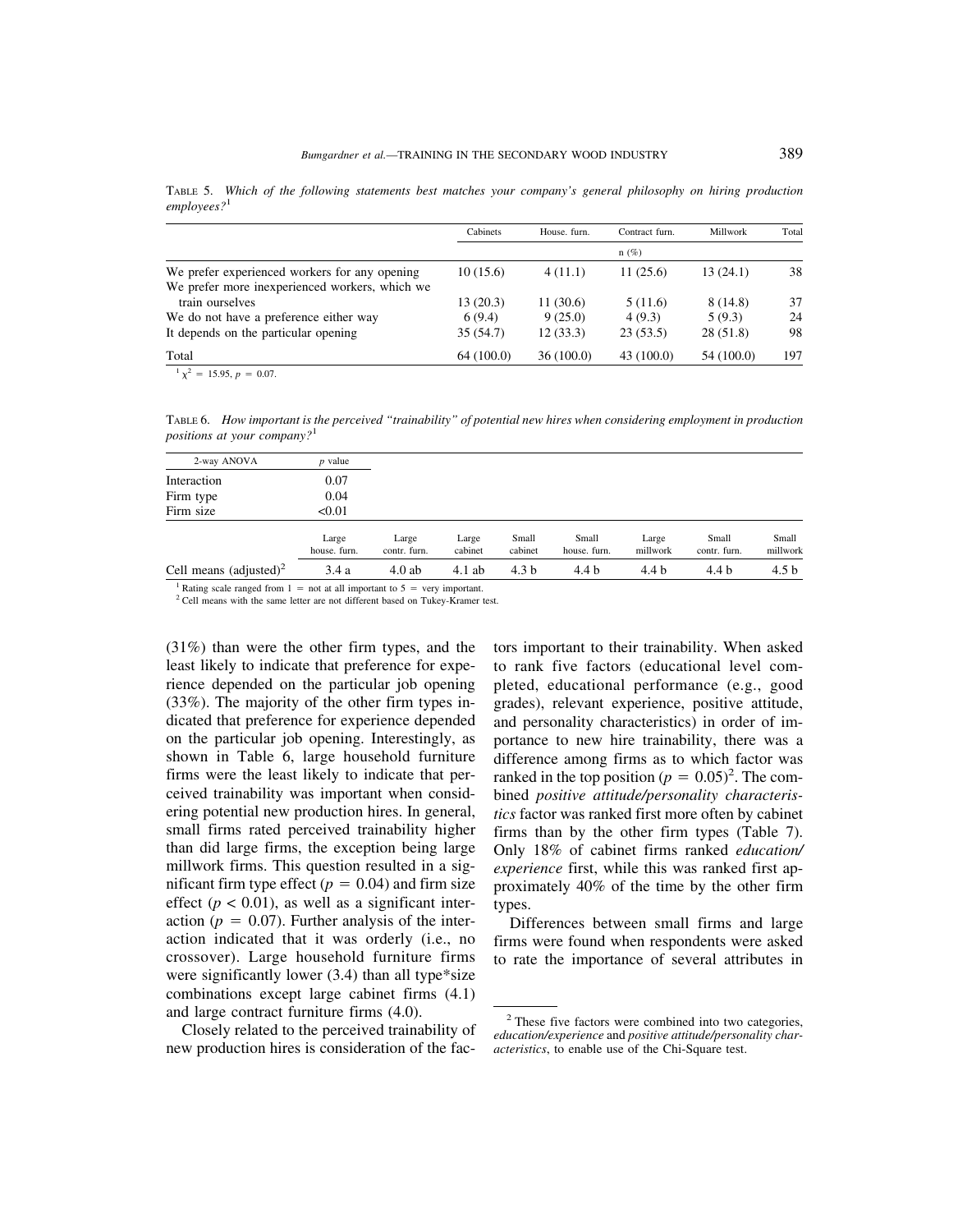|                                                                       | Cabinets             | House, furn.         | Contract furn.       | Millwork             | Total     |
|-----------------------------------------------------------------------|----------------------|----------------------|----------------------|----------------------|-----------|
|                                                                       |                      |                      | $n(\%)$              |                      |           |
| Positive attitude/personality characteristics<br>Education/experience | 39 (81.2)<br>9(18.8) | 18(60.0)<br>12(40.0) | 19(55.9)<br>15(44.1) | 27(58.7)<br>19(41.3) | 103<br>55 |
| Total                                                                 | 48 (100.0)           | 30(100.0)            | 34 (100.0)           | 46(100.0)            | $158^{2}$ |

TABLE 7. *Factors important to the trainability of new production hires (proportion ranking the factor first) by firm type.*<sup>1</sup>

 $\frac{1}{2} \chi^2 = 7.96$ ,  $p = 0.05$ .<br><sup>2</sup> Total does not equal 197 due to missing data from invalid responses.

making a good production employee (Table 8). There was a significant firm size effect  $(p =$ 0.02) as well as a significant interaction  $(p =$ 0.04). The firm type effect was not significant (*p* 0.48). Small firms rated *craftsmanship* (4.6) as being more important than did large firms (4.2), while large firms rated *being a team player* (4.7) and *computer knowledge* (2.8) as more important than did small firms (4.5 and 2.4, respectively). A significant interaction occurred for *craftsmanship*, which was orderly. Large cabinet firms (4.0) and large millwork

TABLE 8. *Importance of attributes to making a good production employee. Data were row-centered prior to analysis; means are adjusted.*<sup>1</sup>

| <b>MANOVA</b>                              | $p$ value<br>(Wilks' $\lambda$ ) |                |                |
|--------------------------------------------|----------------------------------|----------------|----------------|
| Interaction                                | 0.04                             |                |                |
| Firm size                                  | 0.02                             |                |                |
| Firm type                                  | 0.48                             |                |                |
| ANOVA for dependent variables<br>Firm size | $p$ value                        | Small<br>firms | Large<br>firms |
| Self-motivation                            | 0.41                             | 4.6            | 4.7            |
| Willingness to learn new things            | 0.56                             | 4.6            | 4.6            |
| Good at following written or               |                                  |                |                |
| verbal directions                          | 0.11                             | 4.6            | 4.5            |
| Being a team player                        | 0.06                             | 4.5            | 4.7            |
| Craffsmanship <sup>2</sup>                 | < 0.01                           | 4.6            | 4.2            |
| Basic problem-solving skills               | 0.59                             | 4.3            | 4.3            |
| Communication skills                       | 0.31                             | 4.3            | 4.2            |
| Versatility of competencies                | 0.90                             | 4.1            | 4.1            |
| Reading comprehension skills               | 0.55                             | 3.9            | 3.8            |
| Mathematical/analytical                    |                                  |                |                |
| proficiency                                | 0.46                             | 3.6            | 3.5            |
| Wood science knowledge                     | 0.69                             | 2.7            | 2.7            |
| Computer knowledge                         | 0.01                             | 2.4            | 2.8            |

<sup>1</sup> Rating scale ranged from 1 = not at all important to 5 = very important. <sup>2</sup> There was a significant interaction with *craftsmanship*. Based on the Tukey-Kramer test, large cabinet firms (4.0) and large millwork firms (4.1) were lower than small cabinet firms (4.7) and small household furniture firms (4.7), respectively.

firms (4.1) were significantly lower than small cabinet firms (4.7) and small household furniture firms (4.7), respectively.

Respondents were asked to rate the importance of several motivational factors as incentives to training participation. As shown in Table 9, no firm type  $(p = 0.32)$  or firm size  $(p = 0.32)$ 0.29) effects were found. Overall, firms indicated that *an opportunity to learn something new* (4.6) and *advancement within the company* (4.6) were the most important motivations and *fear of becoming obsolete and being replaced* (3.5) and *it is mandated by management so they don't have a choice* (3.5) were the least important motivations.

A final group of questions dealt with the relationship between training and product customization and equipment investment. One

TABLE 9. *Motivational factors as incentives to training participation. Data were row-centered prior to analysis.*<sup>1</sup>

| <b>MANOVA</b>                                                   | $p$ value<br>(Wilks' $\lambda$ ) |
|-----------------------------------------------------------------|----------------------------------|
| Interaction                                                     | 0.15                             |
| Firm size                                                       | 0.29                             |
| Firm type                                                       | 0.32                             |
| Dependent variables included                                    | Overall<br>mean                  |
| They see an opportunity to learn something new                  | 4.6                              |
| They feel it helps them advance within the<br>company           | 4.6                              |
| They know it helps keep the company in<br>business              | 4.2                              |
| They see a chance to escape their regular<br>routine for awhile | 4.0                              |
| They receive monetary incentives such as<br>honuses             | 3.6                              |
| They fear becoming obsolete and being<br>replaced               | 3.5                              |
| It is mandated by management so they don't<br>have a choice     | 3.5                              |

<sup>1</sup> Rating scale ranged from 1 = not at all important to 5 = very important.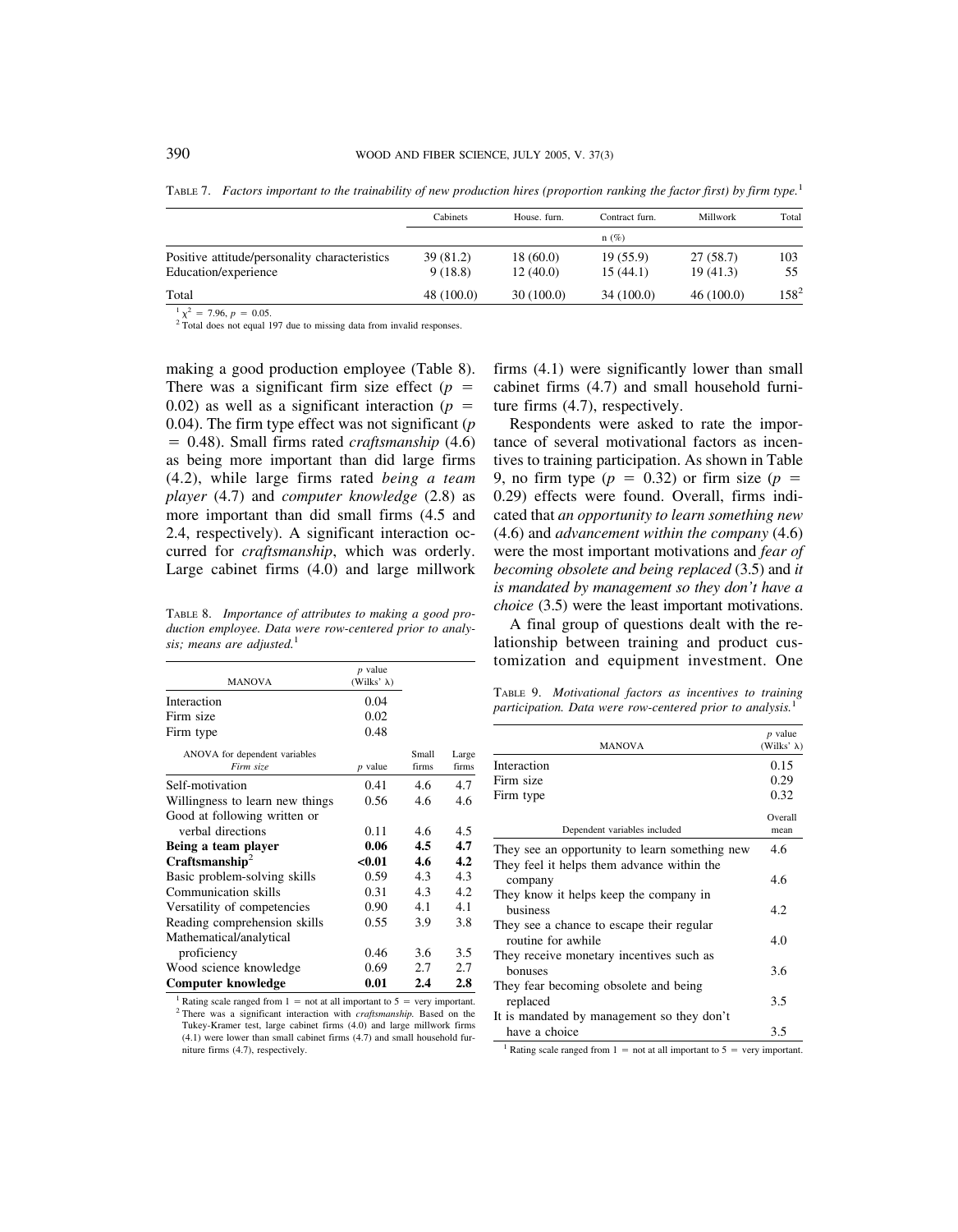question asked, "In your opinion, is there a relationship between the degree of customization in a company's products and need for specialized training for production employees?" As shown in Table 10, no differences were found among firm types ( $p = 0.22$ ). A large majority of firms (88%) indicated there was at least a moderate relationship; 43% indicated a moderate relationship and 45% indicated a strong relationship. Respondents were also asked to rate their level of agreement with two statements regarding the relationship between training and equipment investment. As shown in Table 11, with regard to the statement, "The more we spend on new equipment and equipment upgrades, the more we have to spend on training," only a firm size effect was found  $(p = 0.08)$ , with large firms exhibiting a higher level of agreement than small firms. With regard to the statement "One reason we do not spend more on new equipment is the cost required to train our employees to use it," there were no firm type (*p*  $= 0.75$ ) or firm size effects ( $p = 0.18$ ). On average, respondents disagreed with this statement.

#### CONCLUSIONS AND DISCUSSION

#### *Firm type differences*

Widespread firm type effects were not found, suggesting that perceived benefits of, and ap-

TABLE 10. *Is there a relationship between the degree of customization in a company's products and need for specialized training for production employees?*<sup>1</sup>

|                           | Cabinets | House.<br>furn. | Contract<br>furn. | Mill-<br>work | Total |
|---------------------------|----------|-----------------|-------------------|---------------|-------|
|                           |          |                 | $n(\%)$           |               |       |
| No or small               |          | 8               | 7                 | 3             | 25    |
| relationship <sup>2</sup> | (10.9)   | (22.2)          | (16.3)            | (5.6)         |       |
| Moderate                  | 30       | 11              | 20                | 23            | 84    |
| relationship              | (46.9)   | (30.6)          | (46.5)            | (42.6)        |       |
| Strong                    | 27       | 17              | 16                | 28            | 88    |
| relationship              | (42.2)   | (47.2)          | (37.2)            | (51.8)        |       |
| Total                     | 64       | 36              | 43                | 54            | 197   |
|                           |          | (100.0)         | (100.0)           | (100.0)       |       |

 $\frac{1}{2}$   $\chi^2$  = 8.29, *p* = 0.22.<br><sup>2</sup> These two categories were combined to facilitate use of the Chi-Square test.

TABLE 11. *Relationship between training and equipment investment.*<sup>1</sup>

| Statement: The more we spend on new equipment and equipment upgrades,<br>the more we have to spend on training. |                                                |             |
|-----------------------------------------------------------------------------------------------------------------|------------------------------------------------|-------------|
| 2-way ANOVA                                                                                                     | $p$ value                                      |             |
| Interaction                                                                                                     | 0.95                                           |             |
| Firm type                                                                                                       | 0.12                                           |             |
| Firm size                                                                                                       | 0.08                                           |             |
|                                                                                                                 | Small firms                                    | Large firms |
| Means (adjusted)                                                                                                | 3.4                                            | 3.7         |
| Statement: One reason we do not spend more on new equipment is the cost                                         | required to train our new employees to use it. |             |
| 2-way ANOVA                                                                                                     | $p$ value                                      |             |
| Interaction                                                                                                     | 0.42                                           |             |
| Firm type                                                                                                       | 0.75                                           |             |
| Firm size                                                                                                       | 0.18                                           |             |
| Overall mean                                                                                                    | 1.9                                            |             |

<sup>1</sup> Rating scales ranged from 1 = strongly disagree to 5 = strongly agree.

proaches to, production employee training are generally similar across sectors. This is similar to findings from related studies by Bowe et al. (1999) and Hansen and Smith (1997) that *educational needs* were similar across different wood producing *regions* of the U.S., and to Cohen and Maness (1995) who found similarity in relative importance of *educational topics* between the *primary and secondary industries* of Canada. Exceptions in the current study involved the benefits that can result from training, where contract furniture firms rated long-term productivity increases significantly higher than did cabinet and household furniture firms. Millwork firms also saw more training benefit in the area of raw material yield than did contract furniture firms. Given the larger amount of raw material processed per employee by millwork firms as compared to the other sectors, this is not surprising.

An interesting finding that separated household furniture firms from the other firm types was an apparent paradox concerning training. That is, household furniture firms indicated a stronger preference than the other firm types for hiring inexperienced workers and then training them upon hiring. However, large household furniture firms also rated perceived trainability of potential new production hires *lower* than did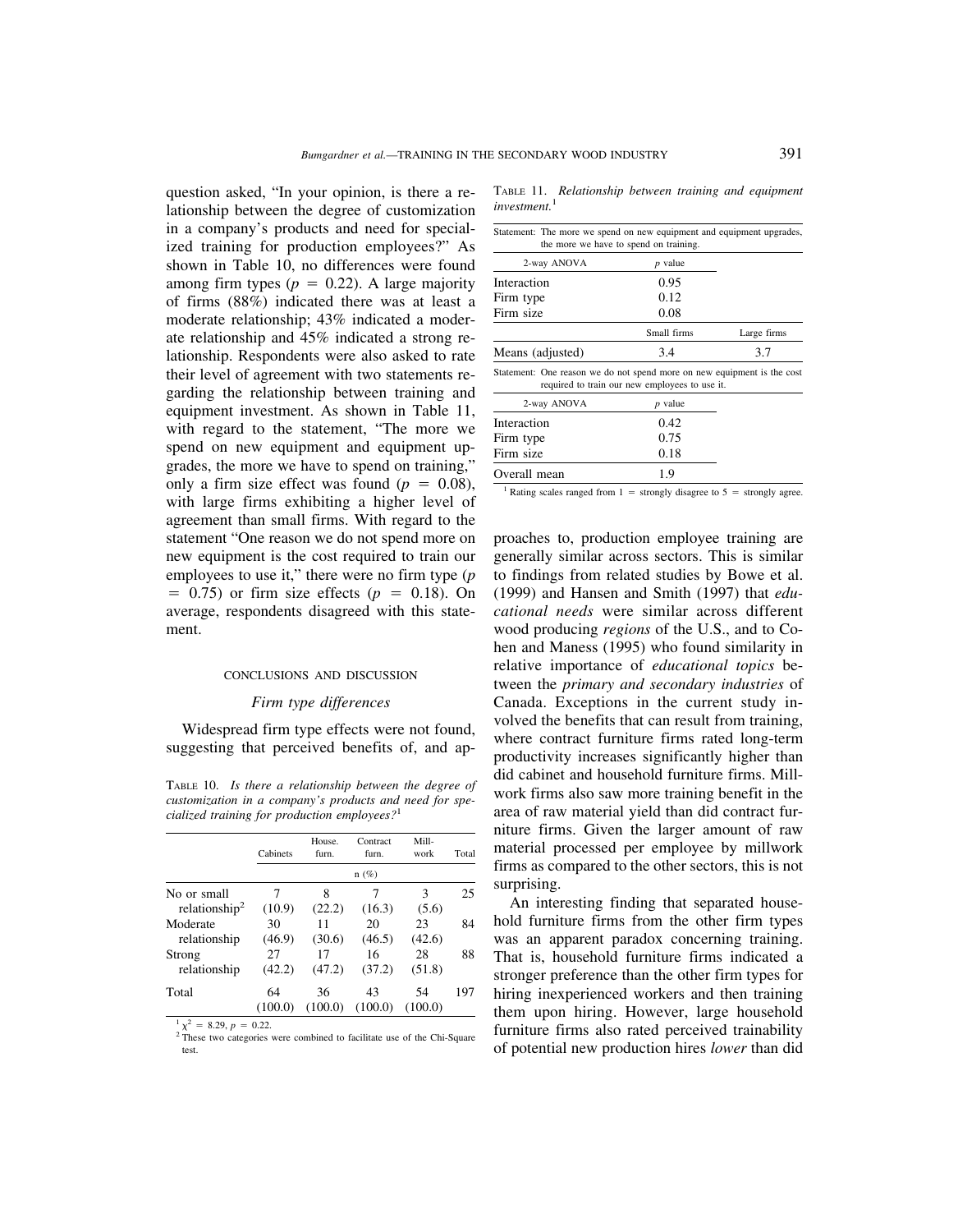most other firm\*size combinations. Perhaps this indicates that some furniture firms find it is not difficult to locate production employees capable of working in existing factories, with minimal training.

Interestingly, it seems from the study results that a positive attitude is perceived to be a better indicator of trainability than are education and experience; this was particularly true for cabinet firms. In fact, this was the single finding most separating cabinet firms from the other firm types. The general finding across firm types of the importance of a positive attitude seems to correspond with ratings of self-motivation and a willingness to learn new things as highly important production employee attributes. "Harder" skills such as mathematical/analytical proficiency, wood science knowledge, and computer knowledge were rated as somewhat less important.

## *Firm size differences*

Some differences were found based on firm size. Large firms rated computer knowledge and being a team player as more important employee attributes than did small firms. Large firms also exhibited higher agreement with the notion that more must be spent on training when investments in equipment are made. This could reflect the higher price and complexity of equipment found in larger firms and the concurrent need for specific skills for effective operation. This finding is in line with other studies reporting a positive correlation between company size and need for skilled labor (Vlosky and Chance 2001).

In general, small firms rated perceived trainability of potential new production hires as being more important than did large firms. This may be due to the variety of tasks employees in smaller firms are likely to face. It is interesting that the data presented in Table 8, prior to row centering, showed that small firms rated nearly every attribute of a good production employee higher than did large firms, perhaps suggesting they desire multiple skills in their fewer employees. Consequently, as stated above, being a team player is less important in smaller firms.

# *Implications for competitiveness*

The firms were in general agreement in several important respects. The majority indicated that the return on training investment was positive (although the fact that 35% were uncertain toward training might stir interest among training providers), and on average, agreed that training was critical to future competitiveness. Most also indicated that there was a moderate or strong relationship between customized products and the need for specialized training for production employees. An implication is that if domestic companies look to customized products as a means to compete against cheaper imports, training requirements will increase. There also was agreement, on average, that the cost required to train employees to use new equipment did not pose an obstacle to investment in new equipment.

Better product quality was rated as the most important benefit that can result from training, a finding consistent with other studies (Brown and Niemiec 1997; Hansen and Smith 1997; Vlosky and Chance 2001; Cohen and Maness 1995). This suggests that quality is an enduring product attribute sought by wood products companies. Coupled with the finding that the return on training is generally considered positive, it can be implied that training improves product quality. Product quality has been shown in other studies to be important to domestic competitiveness (Bumgardner et al. 2004), so training would seem to have an important role in helping firms be competitive.

Large firms saw a more competitive workforce as a greater benefit of training than did small firms. This might suggest that larger firms are facing greater competitive pressures from imports than are smaller firms. Perhaps related to this was the finding that small firms rated craftsmanship as a more important employee attribute than did large firms; small firms might be better positioned to take advantage of niche markets where craftsmanship provides a competitive advantage. An implication is that smaller firms are likely interested in training in woodworkingrelated topics.